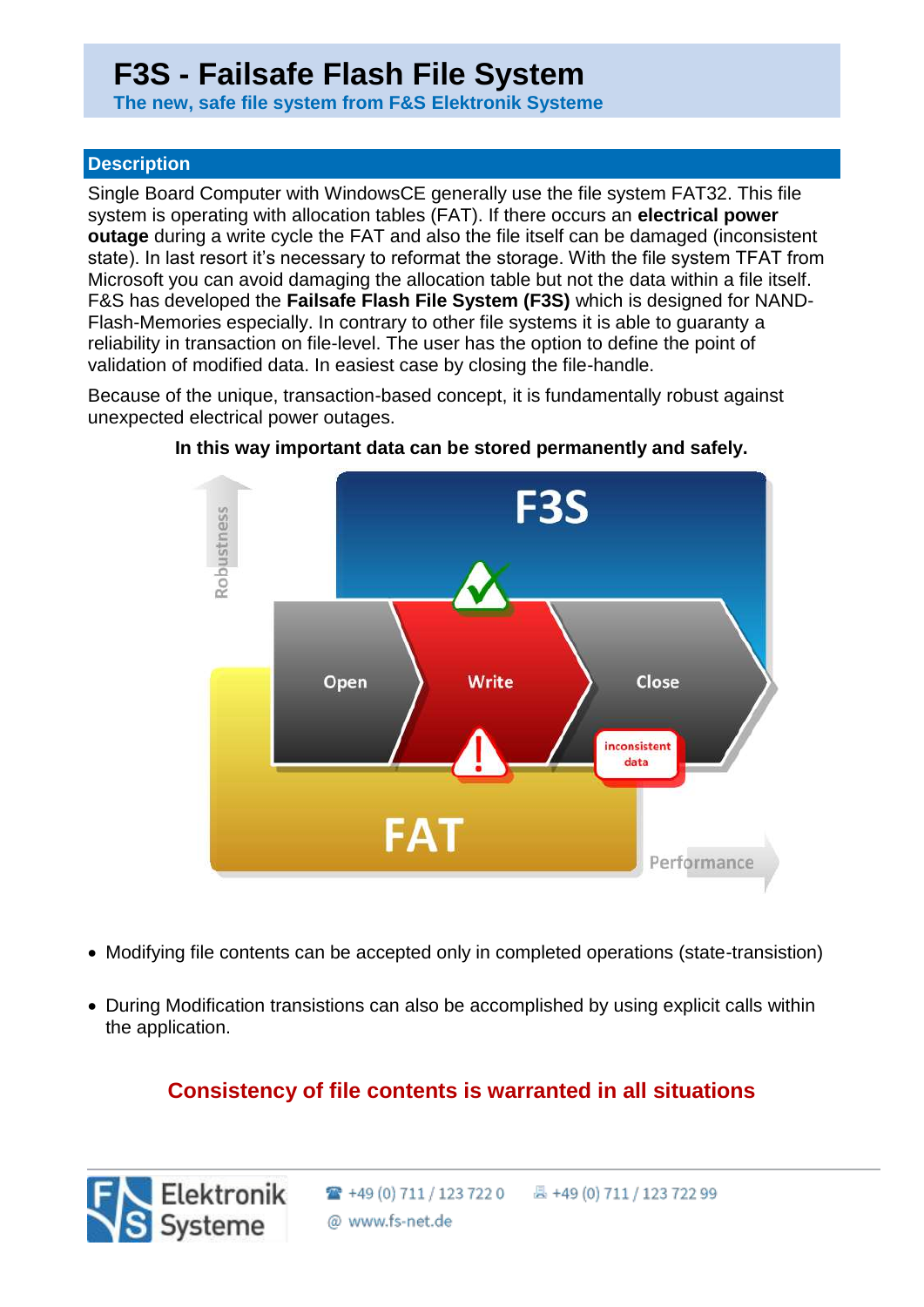#### **Product details**

F3S is developed for WindowsCE 5.0 and use on NetDCU8, but ports to other platforms are still planned. It could exchange FAT filesystems and also be applied in use of 2 parallel partitions.

F3S belongs to the family of log-structured filesystems. It basically contains elements from YAFFS but even goes beyond. Each time a write operation has finished, the file is getting a special marking and can be used without problems.

Finishing a transaction can be achieved by one of the following conditions:

- The file is closed CloseFile()
- All used file-buffers should be flushed FlushFileBuffers()
- When the WRITE THROUGH-flag is set a transactions is closed after each write operation



#### **Further attributes**

Elektronik

S Systeme

- $\checkmark$  Loss of file structure can be excluded (by disclaiming usage of allocation tables)
- $\checkmark$  Full replacement of the FAT file system
- $\checkmark$  Optimized throughput on all file operations
- $\checkmark$  Wear-Leveling strategies to reduce flash abrasion (including Garbage Collector)
- $\checkmark$  Transaction-based concept already cooperates with a lot of applications and protects data-modifications (e.g. Microsoft SQL Server database)